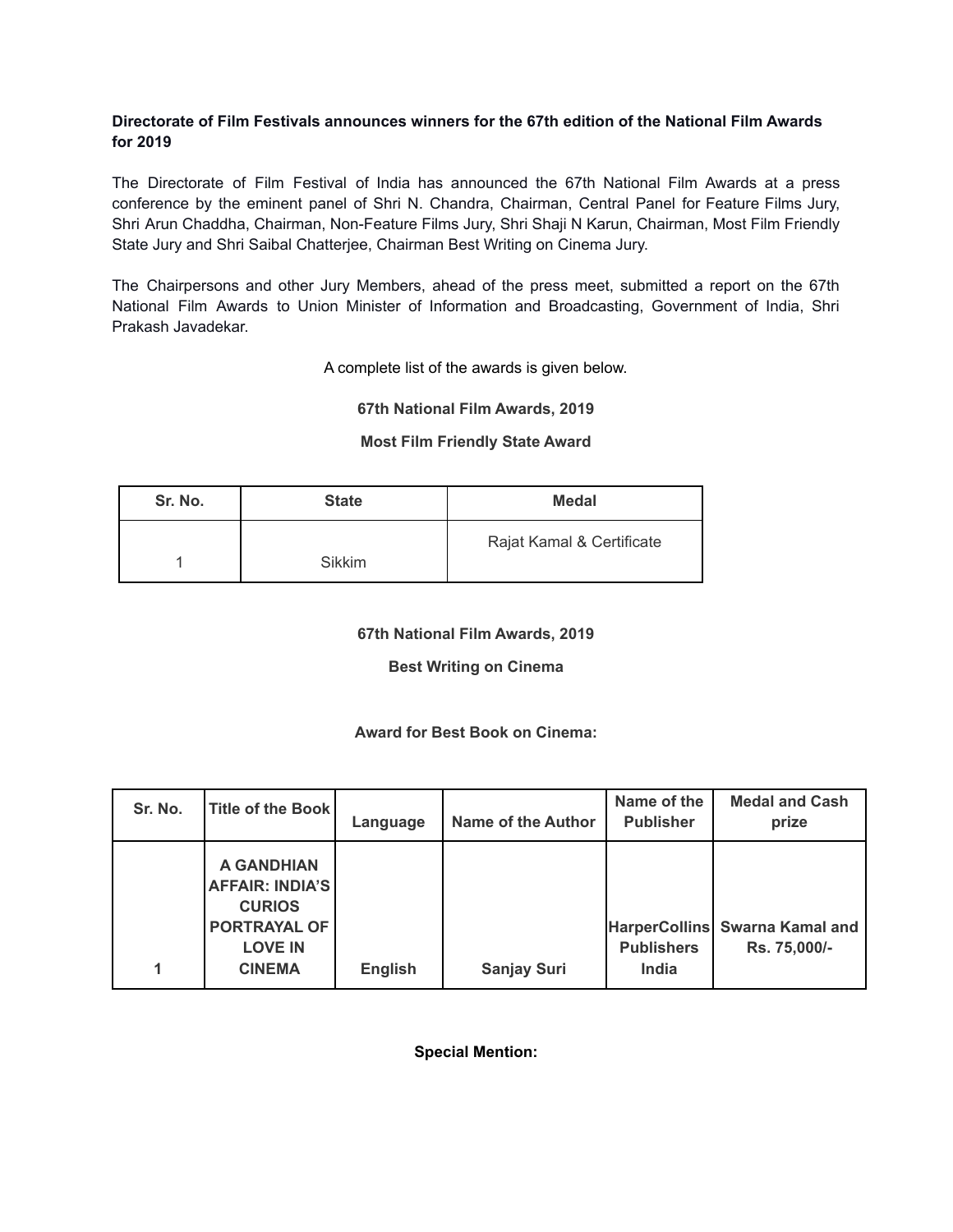| Sr. No. | <b>Title of the Book</b>                                                                | Language | Name of the Author | <b>Award</b> |
|---------|-----------------------------------------------------------------------------------------|----------|--------------------|--------------|
|         | <b>CINEMA PAHANARA</b><br><b>MANUS</b>                                                  | Marathi  | Ashok Rane         | Certificate  |
| 2       | KANNADA CINEMA:<br><b>JAGATHIKA CINEMA</b><br><b>VIKASA-PRERANE-</b><br><b>PRABHAVA</b> | Kannada  | P R Ramadasa Naidu | Certificate  |

## **Award for Best Film Critic:**

| Sr. No. | <b>Name of Critic</b> | Language       | <b>Medal and Cash Prize</b>      |
|---------|-----------------------|----------------|----------------------------------|
|         | Sohini Chattopadhyay  | <b>English</b> | Swarna Kamal and Rs.<br>75,000/- |

# **67th National Film Awards, 2019**

## **Non-Feature Films Section**

| S.No. | Category of Award                                                      | Title of the Film                                  | Awardee                                                                            | Medal &<br>Cash Prize                                |
|-------|------------------------------------------------------------------------|----------------------------------------------------|------------------------------------------------------------------------------------|------------------------------------------------------|
| 1     | <b>Best Feature Film</b>                                               | MARAKKAR-ARABIK<br>KADALINTE-SIMHAM<br>(Malayalam) | Producer: Aashirvad Cinemas<br>&<br>Director: Priyadarshan                         | Swarna<br>Kamal and<br>Rs.<br>2,50,000<br>(each)     |
| 2     | Indira Gandhi Award for<br>Best Debut Film of a<br><b>Director</b>     | HELEN (Malayalam)                                  | Producer: Big Bang Entertainments<br>&<br>Director: Mathukutt Xavier               | Swarna<br>Kamal and<br>Rs.1,25,000<br>(each)         |
| 3     | Award for Best Popular<br>Film Providing<br>Wholesome<br>Entertainment | MAHARSHI (Telugu)                                  | Producer: Sri Venkteswara Creations<br>&<br>Director: Paidipally Vamshidhar<br>Rao | Swarna<br>Kamal and<br>Rs.<br>$2,00,000/-$<br>(each) |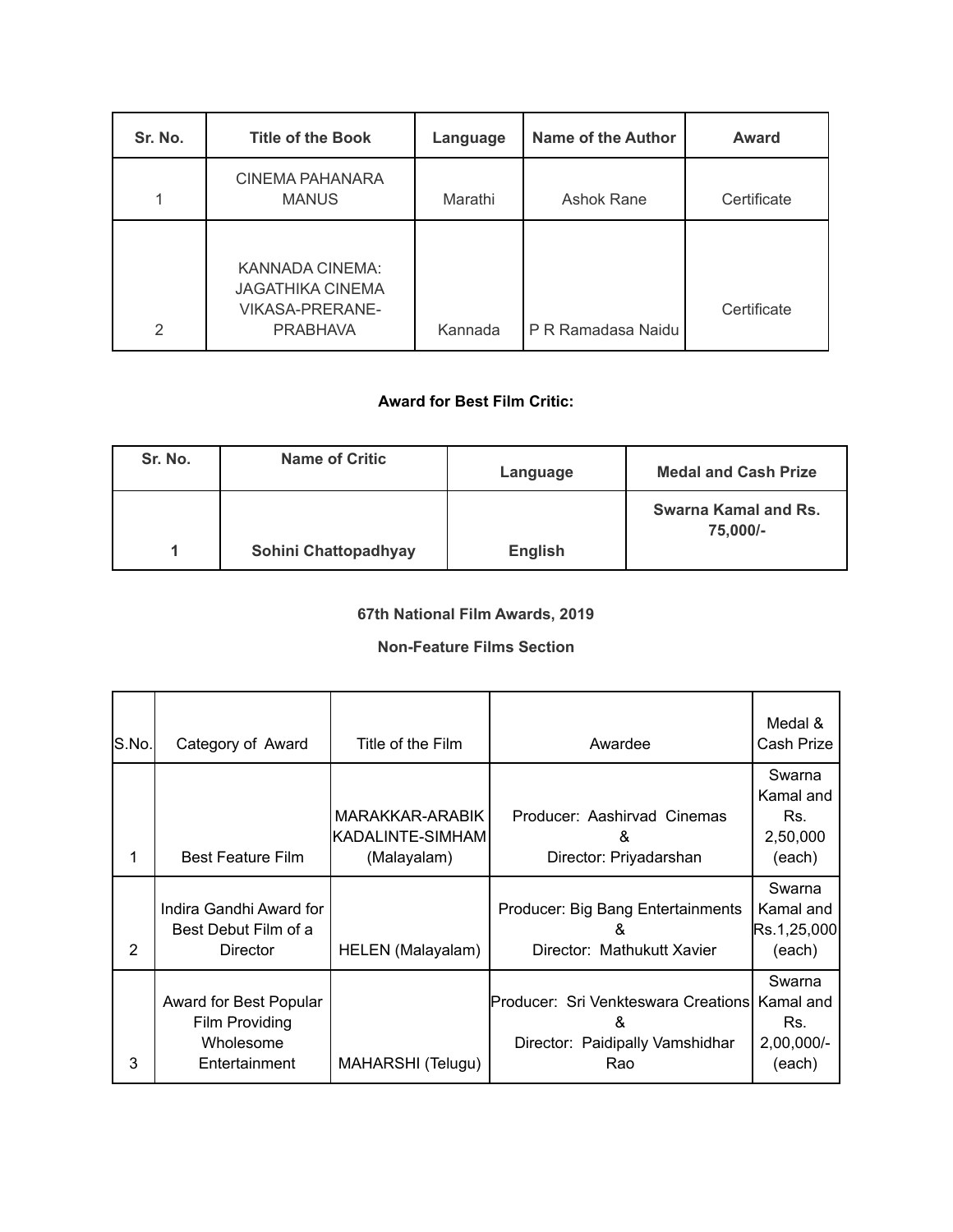| 4              | Nargis Dutt Award for<br>Best Feature Film on<br>National Integration | TAJMAL (Marathi)                                                           | Rajat Kamal<br>Producer: Tuline Studios Pvt. Ltd.<br>&<br>Director: Niyaz Mujawar                                                       |                                                    |
|----------------|-----------------------------------------------------------------------|----------------------------------------------------------------------------|-----------------------------------------------------------------------------------------------------------------------------------------|----------------------------------------------------|
| 5              | <b>Best Film on Social</b><br><b>Issues</b>                           | <b>ANANDI GOPAL</b><br>(Marathi)                                           | <b>Producer: Essel Vision Productions</b><br>Ltd.,<br>Freshlime Films LLP, Namah<br>Pictures Pvt. Ltd.<br>& Director:<br>Sameer Vidwans | Rajat Kamal<br>and Rs.<br>1,50,000/-<br>(each)     |
| 6              | Best Film on<br>Environment<br>Conservation/Preservati<br>on          | <b>WATER BURIAL</b><br>(Monpa)                                             | Producer: Faruque Iftikar Laskar<br>&<br>Director: Shantanu Sen                                                                         | Rajat Kamal<br>and Rs.<br>1,50,000/-<br>(each)     |
| $\overline{7}$ | <b>Best Children's Film</b>                                           | KASTOORI (Hindi)                                                           | Producer: Insight Films<br>&<br>Director: Vinod Uttreshwar Kamble                                                                       | Swarna<br>Kamal and<br>Rs.<br>1,50,000/-<br>(each) |
| 8              | <b>Best Direction</b>                                                 | <b>BAHATTAR</b><br>HOORAIN (Hindi)                                         | Director: Sanjay Puran Singh<br>Chauhan                                                                                                 | Swarna<br>Kamal and<br>Rs.<br>2,50,000/-           |
| 9              | <b>Best Actor</b>                                                     | <b>BHONSLE (Hindi)</b><br>&<br><b>ASURAN (Tamil)</b>                       | Actor: Manoj Bajpayee<br>Actor: Dhanush                                                                                                 | Rajat Kamal<br>and Rs.<br>50,000/-<br>(Shared)     |
| 10             | <b>Best Actress</b>                                                   | MANIKARNIKA-THE<br><b>QUEEN OF JHANSI</b><br>(Hindi)<br>&<br>PANGA (Hindi) | Actress: Kangana Ranaut                                                                                                                 | Rajat Kamal<br>and Rs.<br>50,000/-                 |
| 11             | <b>Best Supporting Actor</b>                                          | <b>SUPER DELUXE</b><br>(Tamil)                                             | Supporting Actor: Vijaya Sethupathi                                                                                                     | Rajat Kamal<br>and Rs.<br>50,000/-                 |
| 12             | <b>Best Supporting Actress</b>                                        | THE TASHKENT<br>FILES (Hindi)                                              | Supporting Actress: Pallavi Joshi                                                                                                       | Rajat Kamal<br>and Rs.<br>50,000/-                 |
| 13             | <b>Best Child Artist</b>                                              | <b>KD(A) KARUPPU</b><br>DURAI (Tamil)                                      | Child Artist: Naga Vishal                                                                                                               | Rajat Kamal<br>and Rs.<br>50,000/-                 |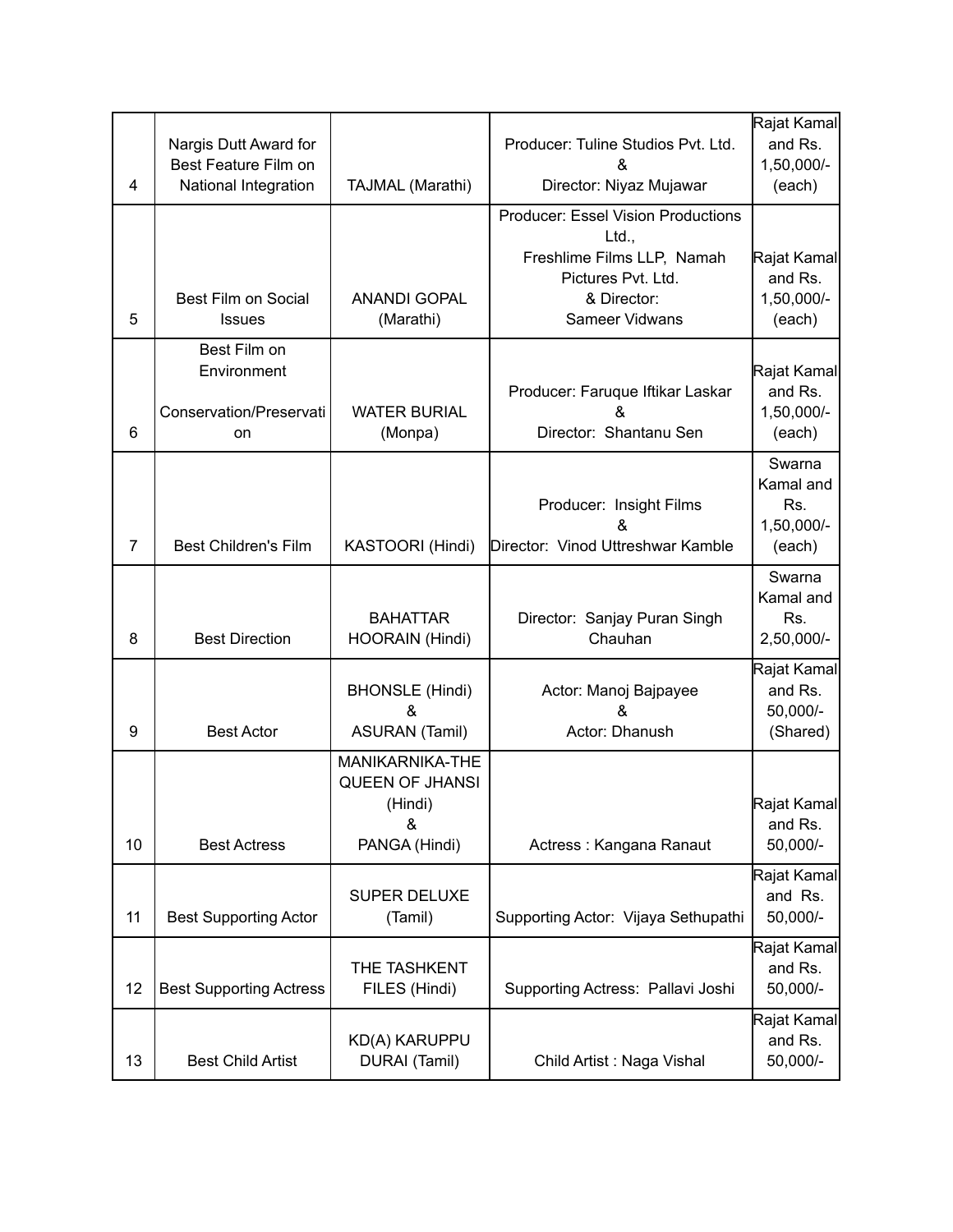| 14 | Best Male Playback<br>Singer          | KESARI (Hindi)                                                                                     | Singer: B Praak for song "Teri Mitti"                                                                                                                                                 | Rajat Kamal<br>and Rs.<br>50,000/-             |
|----|---------------------------------------|----------------------------------------------------------------------------------------------------|---------------------------------------------------------------------------------------------------------------------------------------------------------------------------------------|------------------------------------------------|
| 15 | <b>Best Female Playback</b><br>Singer | BARDO (Marathi)                                                                                    | Singer: Savani Ravindra for song<br>"Raan Petala"                                                                                                                                     | Rajat Kamal<br>and Rs.<br>50,000/-             |
| 16 | <b>Best Cinematography</b>            | JALLIKKETTU<br>(Malayalam)                                                                         | Cameraman: Gireesh Gangadharan                                                                                                                                                        | Rajat Kamal<br>and Rs.<br>50,000/-             |
| 17 | <b>Best Screenplay</b>                | <b>JYESHTHOPUTRO</b><br>(Bengali)<br>&<br>GUMNAAMI (Bengali)<br>&<br>THE TASHKENT<br>FILES (Hindi) | Screenplay writer (original): Kaushik<br>Ganguly<br>&<br>Screenplay writer (adapted): Srijit<br>Mukherji<br>&<br>Dialogue Writer: Vivek Ranjan<br>Agnihotri                           | Rajat Kamal<br>and Rs.<br>50,000/-<br>(each)   |
| 18 | <b>Best Audiography</b>               | IEWDUH (Khasi)<br>&<br>TRIJYA (Marathi)<br>&<br><b>OTHTHA SERUPPU</b><br>SIZE-7 (Tamil)            | Location Sound Recordist (for sync<br>sound films only) : Debajit Gayan<br>&<br>Sound Designer: Mandar<br>&<br>Kamalapurkar Re- recordist of the<br>final mixed track: Resul Pookutty | Rajat Kamal<br>and Rs.<br>50,000/-<br>(each)   |
| 19 | <b>Best Editing</b>                   | JERSEY (Telugu)                                                                                    | Editor: Navin Nooli                                                                                                                                                                   | Rajat Kamal<br>and Rs.<br>50,000/-             |
| 20 | <b>Best Production Design</b>         | <b>ANANDI GOPAL</b><br>(Marathi)                                                                   | Production Designer: Sunil<br>Nigwekar<br>&<br>Nilesh Wagh                                                                                                                            | Rajat Kamal<br>and Rs.<br>50,000/-<br>(Shared) |
| 21 | <b>Best Costume Designer</b>          | MARAKKAR-ARABIK<br>KADALINTE-SIMHAM<br>(Malayalam)                                                 | Costume Designer: Sujith<br>Sudhakaran<br>&<br>V. Sai                                                                                                                                 | Rajat Kamal<br>and<br>Rs.50,000/-<br>(Shared)  |
| 22 | Best Make-up Artist                   | HELEN (Malayalam)                                                                                  | Make-up Artist: Ranjith                                                                                                                                                               | Rajat Kamal<br>and Rs.<br>50,000/-             |
| 23 | <b>Best Music Direction</b>           | <b>VISWASAM (Tamil)</b><br><b>JYESHTHOPUTRO</b><br>(Bengali)                                       | Music Director (Songs): D. Imman<br>Music Director (Background Music):<br>Prabuddha Banerjee                                                                                          | Rajat Kamal<br>and Rs.<br>50,000/-<br>(each)   |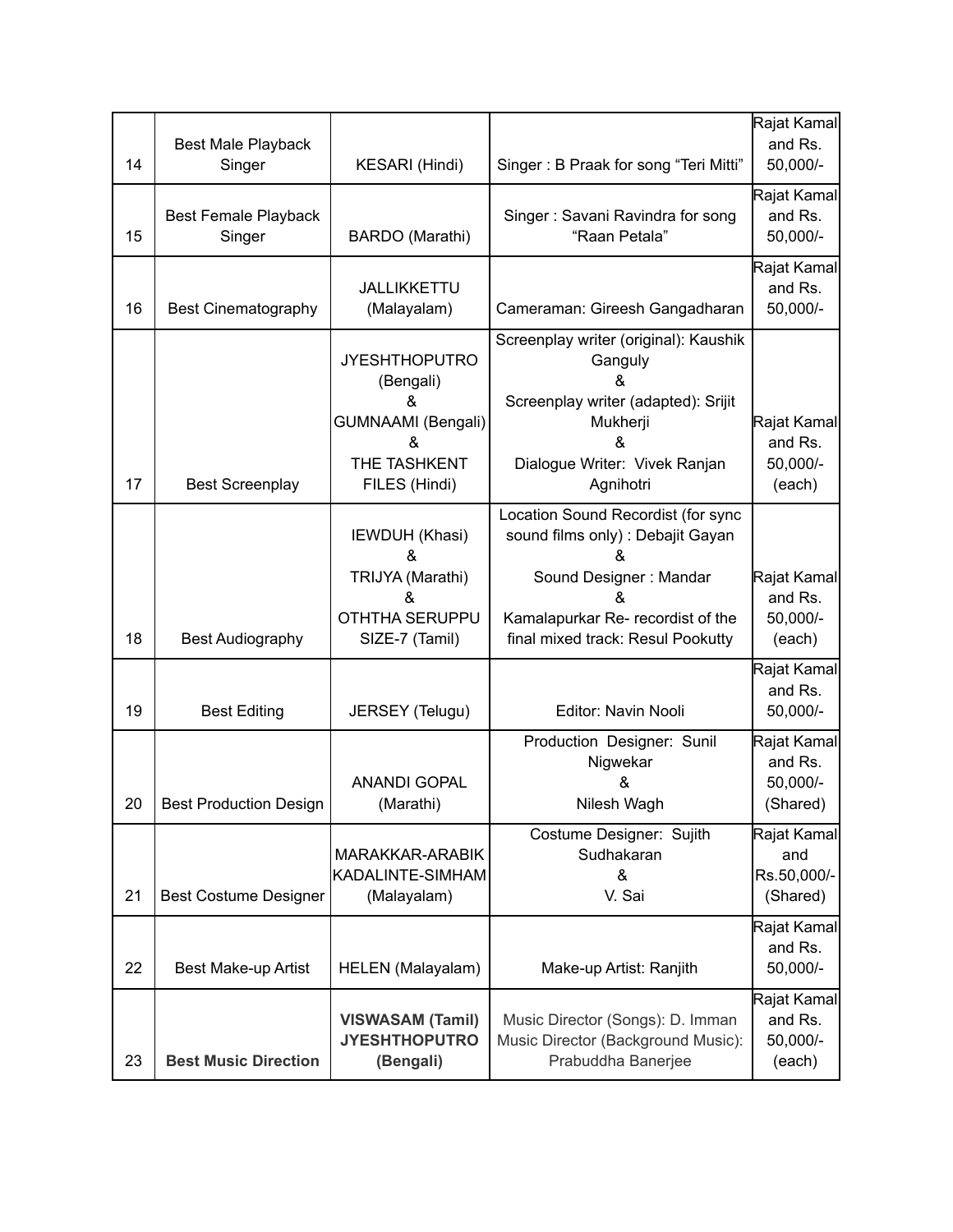| 24 | <b>Best Lyrics</b>                                            | <b>KOLAAMBI</b><br>(Malayalam)                       | Lyricist: Prabha Varma Song "<br>Arodum Parayuka Vayya" | Rajat Kamal<br>and Rs.<br>50,000/-   |
|----|---------------------------------------------------------------|------------------------------------------------------|---------------------------------------------------------|--------------------------------------|
| 25 | Special Jury Award                                            | OTHTHA SERUPPU<br>SIZE-7 (Tamil)                     | Producer & Director:<br>Radhakrishnan Parthiban         | Rajat Kamal<br>and Rs.<br>2,00,000/- |
| 26 | <b>Best Special Effects</b>                                   | MARAKKAR-ARABIK<br> KADALINTE-SIMHAM <br>(Malayalam) | Special Effects Creator: Siddharth<br>Priyadarshan      | Rajat Kamal<br>and Rs.<br>50,000/-   |
| 27 | <b>Best Choreography</b>                                      | MAHARSHI (Telugu)                                    | Raju Sundaram                                           | Rajat Kamal<br>and Rs.<br>50,000/-   |
| 28 | <b>Best Action Direction</b><br>Award (Stunt<br>Choreography) | <b>AVANE</b><br><b>SRIMANNARAYANA</b><br>(Kannada)   | Vikram Mor                                              | Rajat Kamal<br>and Rs.<br>50,000/-   |

Best Feature Film in each of the language specified in the Schedule VIII of the Constitution

| $\mathbf 1$ . | <b>Best</b>                        | <b>RONUWA - WHO</b><br><b>Assamese Film NEVER SURRENDER</b> | Producer: Bornali<br>Creative Vision Entertainment &<br>Director: Chandra Mudoi                                    | Rajat Kamal<br>and Rs.<br>1,00,000/-<br>(each) |
|---------------|------------------------------------|-------------------------------------------------------------|--------------------------------------------------------------------------------------------------------------------|------------------------------------------------|
| 2.            | <b>Best Bengali</b><br><b>Film</b> | <b>GUMNAAMI</b>                                             | <b>Producer: SVF Entertainment</b><br>Pvt. Ltd. & Director: Srijit Mukherji                                        | Rajat Kamal<br>and Rs.<br>1,00,000/-<br>(each) |
| 3.            | <b>Best Hindi Film</b>             | <b>CHHICHHORE</b>                                           | <b>Producer: Nadiadwala</b><br>Grandsons Entertainment Pvt. Ltd.,<br>Fox Star Studios & Director: Nitesh<br>Tiwari | Rajat Kamal<br>and Rs.<br>1,00,000/-<br>(each) |
| 4.            | <b>Best Kannada</b><br>Film        | <b>AKSHI</b>                                                | Producer: Kalaadegula Studio<br>& Director: Manoj Kumar                                                            | Rajat Kamal<br>and Rs.<br>1,00,000/-<br>(each) |
| 5.            | <b>Best Konkani</b><br>Film        | <b>KAAJRO</b>                                               | <b>Producer:</b> de Goan<br>Studio & Director: Nitin Bhaskar                                                       | Rajat Kamal<br>and Rs.<br>1,00,000/-<br>(each) |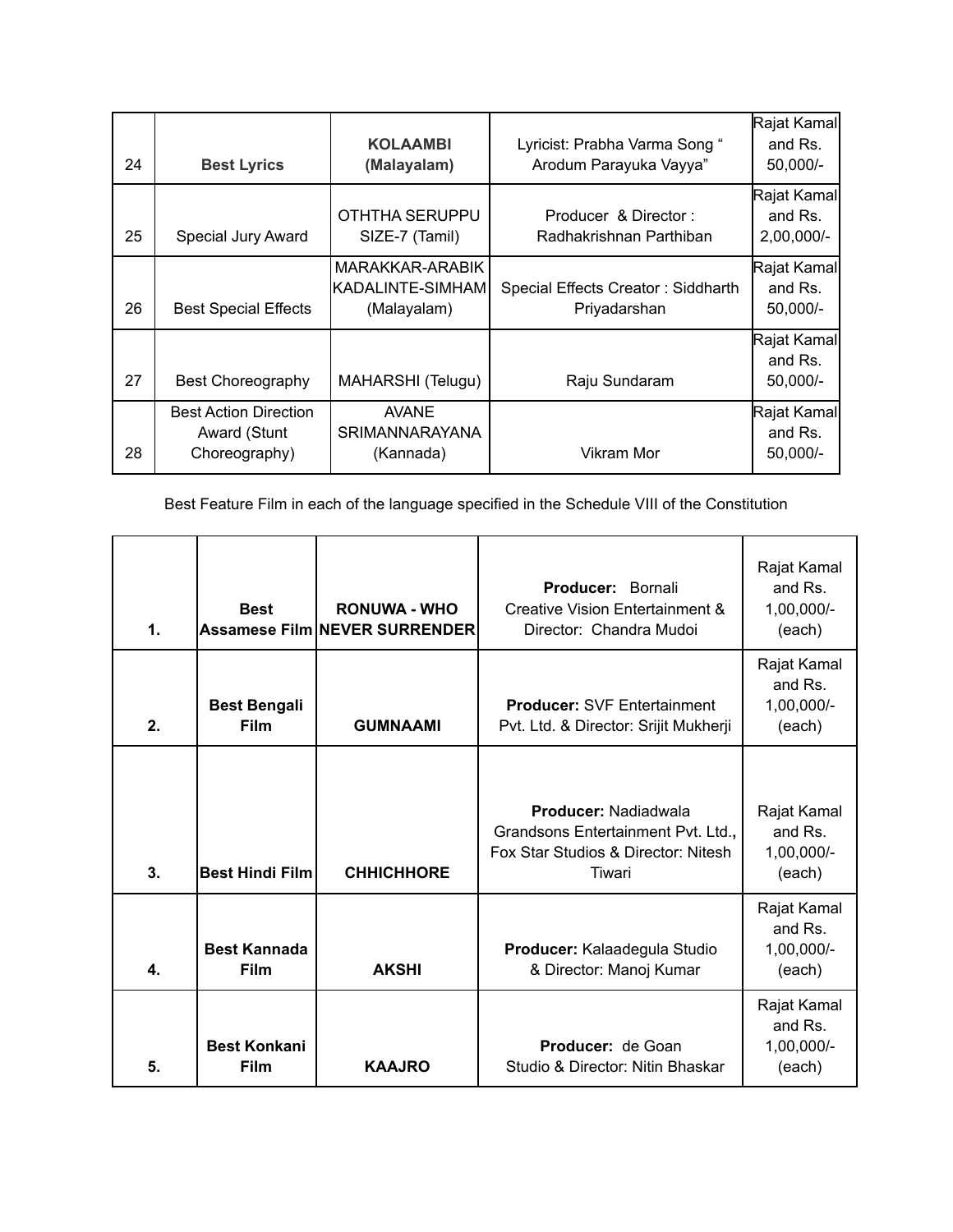| 6.              | <b>Best Marathi</b><br><b>Film</b>  | <b>BARDO</b>                                                   | <b>Producer: Ritu Films</b><br><b>Cut LLP</b>                                                                                                                | Rajat Kamal<br>and Rs.<br>1,00,000/-<br>(each)   |
|-----------------|-------------------------------------|----------------------------------------------------------------|--------------------------------------------------------------------------------------------------------------------------------------------------------------|--------------------------------------------------|
| 7.              | Best Malayalam<br><b>Film</b>       | <b>KALLA NOTTAM</b>                                            | <b>Producer: First Print</b><br>Studios & Director: Rahul Riji Nair                                                                                          | Rajat Kamal<br>and Rs.<br>1,00,000/-<br>(each)   |
| 8.              | <b>Best Manipuri</b><br><b>Film</b> | <b>EIGI KONA</b>                                               | Producer: Luwang<br>Apokpa Mamikol Production &<br>Director: Bobby Wahengham,<br>Maipaksana Haorongbam                                                       | Rajat Kamal<br>and Rs.<br>1,00,000/-<br>(Shared) |
| 9.              | <b>Best Odia Film</b>               | <b>SALA BUDHAR</b><br><b>BADLA</b><br>&<br><b>Kalira Atita</b> | <b>Producer: New Generation</b><br>Films, Director: Dr. Sabyasachi<br>Mohapatra<br>&<br>Producer: Eleeanora Images Pvt.<br>Ltd., Director: Nila Madhab Panda | Rajat Kamal<br>and Rs.<br>1,00,000/-<br>(Shared) |
| 10 <sub>1</sub> | <b>Best Punjabi</b><br><b>Film</b>  | <b>RAB DA RADIO 2</b>                                          | <b>Producer: Vehli Janta</b><br>Films, Director: Sharandeep Singh                                                                                            | Rajat Kamal<br>and Rs.<br>1,00,000/-<br>(each)   |
| 11.             | <b>Best Tamil Film</b>              | <b>ASURAN</b>                                                  | <b>Producer:</b> V Creations.<br>Director: Vetri Maaran                                                                                                      | Rajat Kamal<br>and Rs.<br>1,00,000/-<br>(each)   |
| 12.             | <b>Best Telugu</b><br><b>Film</b>   | <b>JERSEY</b>                                                  | Producer: Sithara<br>Entertainments, Director: Gowtam<br>Tinnanuri                                                                                           | Rajat Kamal<br>and Rs.<br>1,00,000/-<br>(each)   |

Best Feature Film in each of the languages other than those specified in Schedule VIII of the Constitution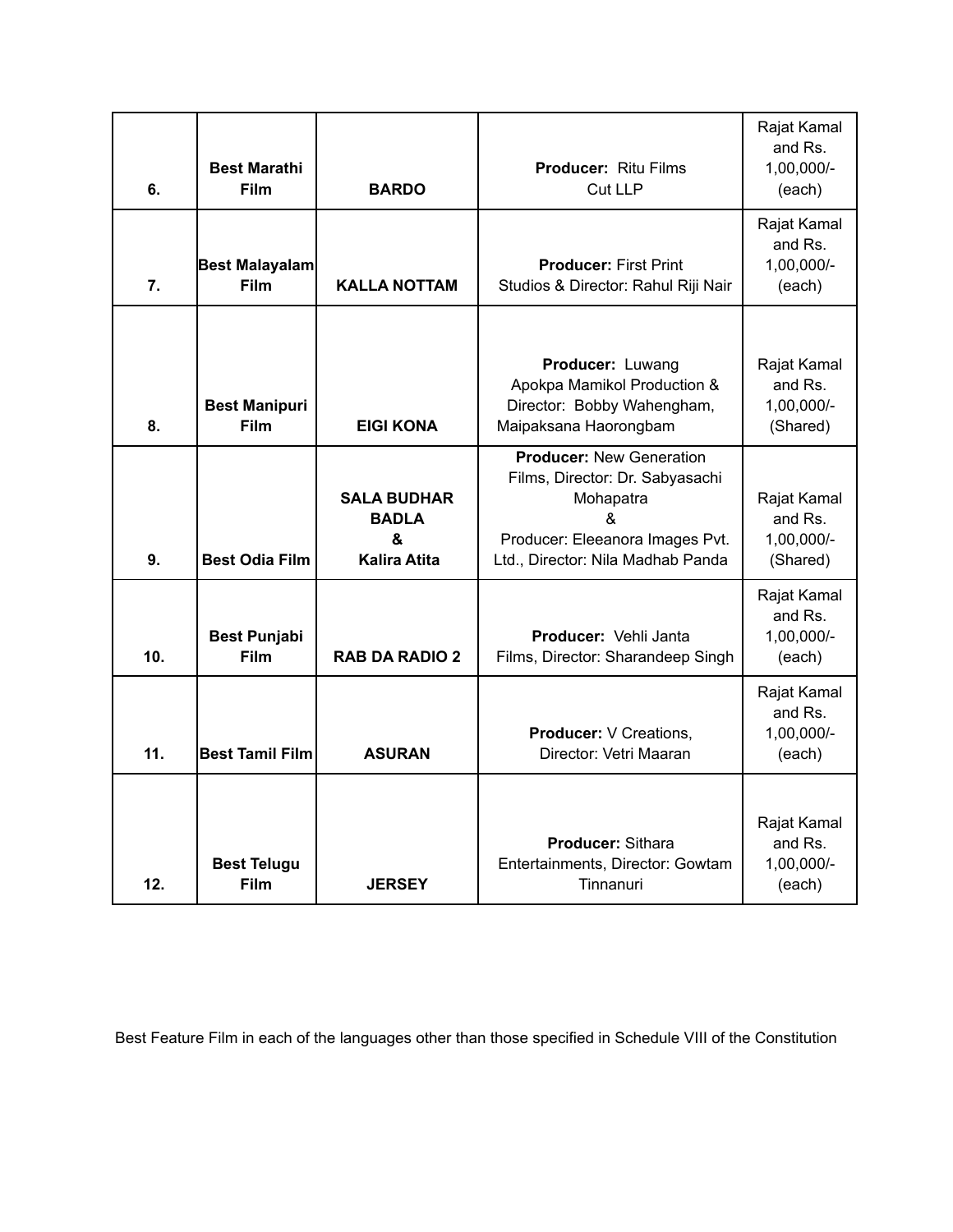| 1. | <b>Best</b><br>Chhattisgarhi<br>Film | <b>BHULAN THE</b><br><b>MAZE</b>                                                                                                                                             | Producer: Swapnil Film<br>Productions, Director: Manoj<br>Verma                                                                   | Rajat Kamal and Rs.<br>1,00,000/- (each) |
|----|--------------------------------------|------------------------------------------------------------------------------------------------------------------------------------------------------------------------------|-----------------------------------------------------------------------------------------------------------------------------------|------------------------------------------|
| 2. | <b>Best Haryanvi</b><br><b>Film</b>  | <b>CHHORIYAN</b><br><b>CHHORON SE</b><br><b>KAM NAHI HOTI</b>                                                                                                                | <b>Producer: Essel Vision</b><br>Productions Limited &<br>Satish Kaushik Entertainment,<br>Director:<br>Rajesh Amar Lal Babbar    | Rajat Kamal and Rs.<br>1,00,000/- (each) |
| 3. | <b>Best Khasi Film</b>               | <b>IEWDUH</b>                                                                                                                                                                | Producer: Shiven Arts,<br>Director: Pradip Kurbah                                                                                 | Rajat Kamal and Rs.<br>1,00,000/- (each) |
| 4. | <b>Best Mishing</b><br><b>Film</b>   | <b>ANU RUWAD</b>                                                                                                                                                             | Producer: Obonori Pictures,<br>Director: Dilip Kumar Doley                                                                        | Rajat Kamal and Rs.<br>1,00,000/- (each) |
| 5. | <b>Best Paniya Film</b>              | <b>KENJIRA</b>                                                                                                                                                               | Producer: Neru Films,<br>Director: Manoj Kana                                                                                     | Rajat Kamal and Rs.<br>1,00,000/- (each) |
| 6. | <b>Best Tulu Film</b>                | <b>PINGARA</b>                                                                                                                                                               | <b>Producer: DMR Productions,</b><br>Director: R Preetham Shetty                                                                  | Rajat Kamal and Rs.<br>1,00,000/- (each) |
| 7. | <b>Special Mention</b>               | <b>BIRIYAANI</b><br>(Malayalam)<br>&<br><b>JONAKI PORUA</b><br>(Assamese)<br>&<br><b>LATA</b><br><b>BHAGWAN</b><br><b>KARE (Marathi)</b><br>&<br><b>PICASSO</b><br>(Marathi) | Director: Sajin Babu<br>&<br><b>Actor: Benjamin Daimary</b><br>&<br>Actress: Lata Kare<br>&<br>Director: Abhijeet<br>Mohan Warang | Certificate                              |

**The list of Jury members, along with their short Biography, is as follows:**

The Central Panel for Feature Film included 11 Members: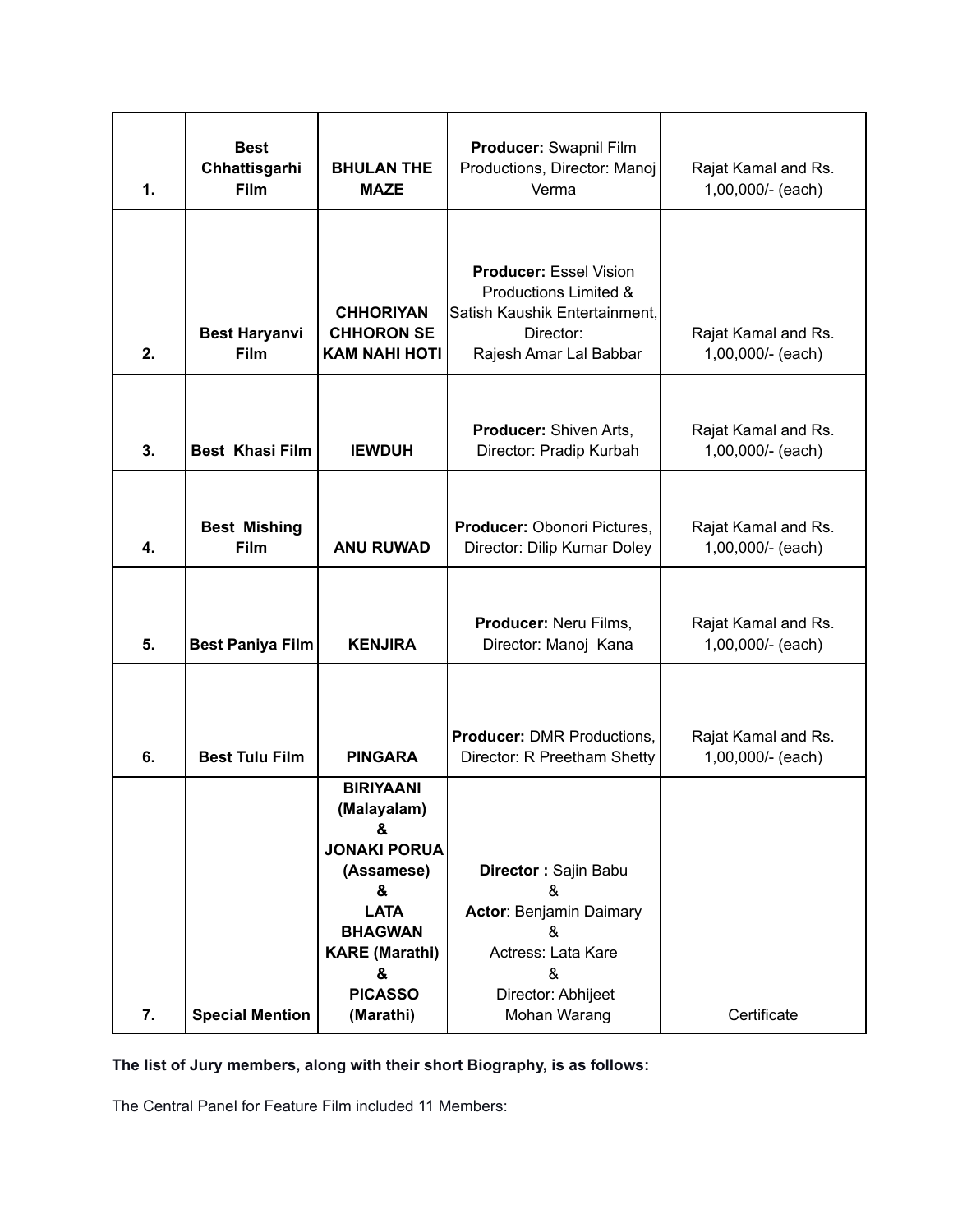- 1. N Chandra (Chairperson of Central Panel): Chandrashekhar Narvekar is an Indian producer, writer and director. He is best known for his films such as Ankush, Pratighaat, Tezaab and Narsimha.
- 2. Dilip Shukla (Member of Central Panel): Dilip Shukla is an Indian film writer and director, known for Andaz Apna Apna, Dabangg and Dabangg 2.
- 3. Bijaya Jena (Member of Central Panel): A National Award-winning filmmaker, Bijaya Jena is a feature film director, actress, scriptwriter and producer.
- 4. Manoj Joshi (Member of Central Panel): The Bollywood films & television serials actor Manoj Joshi is best known for his work in Phir Hera Pheri, Chakravartin Ashoka Samrat & Bhool Bhulaiyaa.
- 5. Gangai Amaran (Member of Central Panel): Gangai Amaran is a veteran music director, singer, lyricist and scriptwriter. Amaran is known for his work in Tamil cinema.
- 6. C Umamaheswara Rao (Member of Central Panel): Umamaheswara Rao is an Indian film director, screenwriter, aesthetician and producer known for his works predominantly in Telugu cinema.
- 7. Subhash Sehgal (Member of Central Panel): Subhash Sehgal is an Indian film director and producer.
- 8. Manju Borah (Member of Central Panel): Manju Borah is a multiple international and national award-winning Indian female film director and short story writer.
- 9. Arunoday Sharma (Member of Central Panel): Arunoday Singh is an Indian actor. He is primarily known for his work in Hindi films such as Sikandar, Main Tera Hero and Mohenjo Daro.
- 10. G P Vijaya Kumar (Member of Central Panel): GP Vijayakumar is an Indian film producer known for his work predominantly in the Tamil movie industry.
- 11. S. Kumar (Member of Central Panel): The Indian cinematographer S. Kumar is known for his work in Malayalam, Tamil, Telugu, and Hindi film industry

The North Panel for Feature Film included 5 Members:

- 1. Manju Borah (Chairperson of North Panel): Manju Borah is a multiple international and national award-winning Indian female film director and short story writer.
- 2. Sasi Paravoor (Member of North Panel): Sasidharan Pillai is an Indian film producer who has worked predominantly in the Malayalam movie industry.
- 3. Anuradha Singh (Member of North Panel): Anuradha Singh is an Indian film editor. She has been part of several international projects and is best known for her work in Slumdog Millionaire.
- 4. Adeep Tandon (Member of North Panel): Adeep Tandon is a well known veteran Cinematographer. Tandon is best known for his films like Censor, Rao Saheb and Saaransh.
- 5. Atul Pandey (Member of North Panel): Atul Pandey is a renowned Indian film producer. He has produced movies like Summer 2007, Bombairiya, Bhairavi, among others.

The South I Panel for Feature Film included 5 Members:

- 1. Arunoday Sharma (Chairperson of South I Panel): Arunoday Singh is an Indian actor. He is primarily known for his work in Hindi films such as Sikandar, Main Tera Hero and Mohenjo Daro.
- 2. C. Umamaheswara Rao (Member of South I Panel): C. Umamaheswara Rao is an Indian film director, screenwriter, aesthetician and producer known for his works predominantly in Telugu cinema.
- 3. Vinod Mankara (Member of South I Panel): Journalist turned filmmaker, Vinod Mankara, produced more than 600 documentaries, most of them telecast on various channels.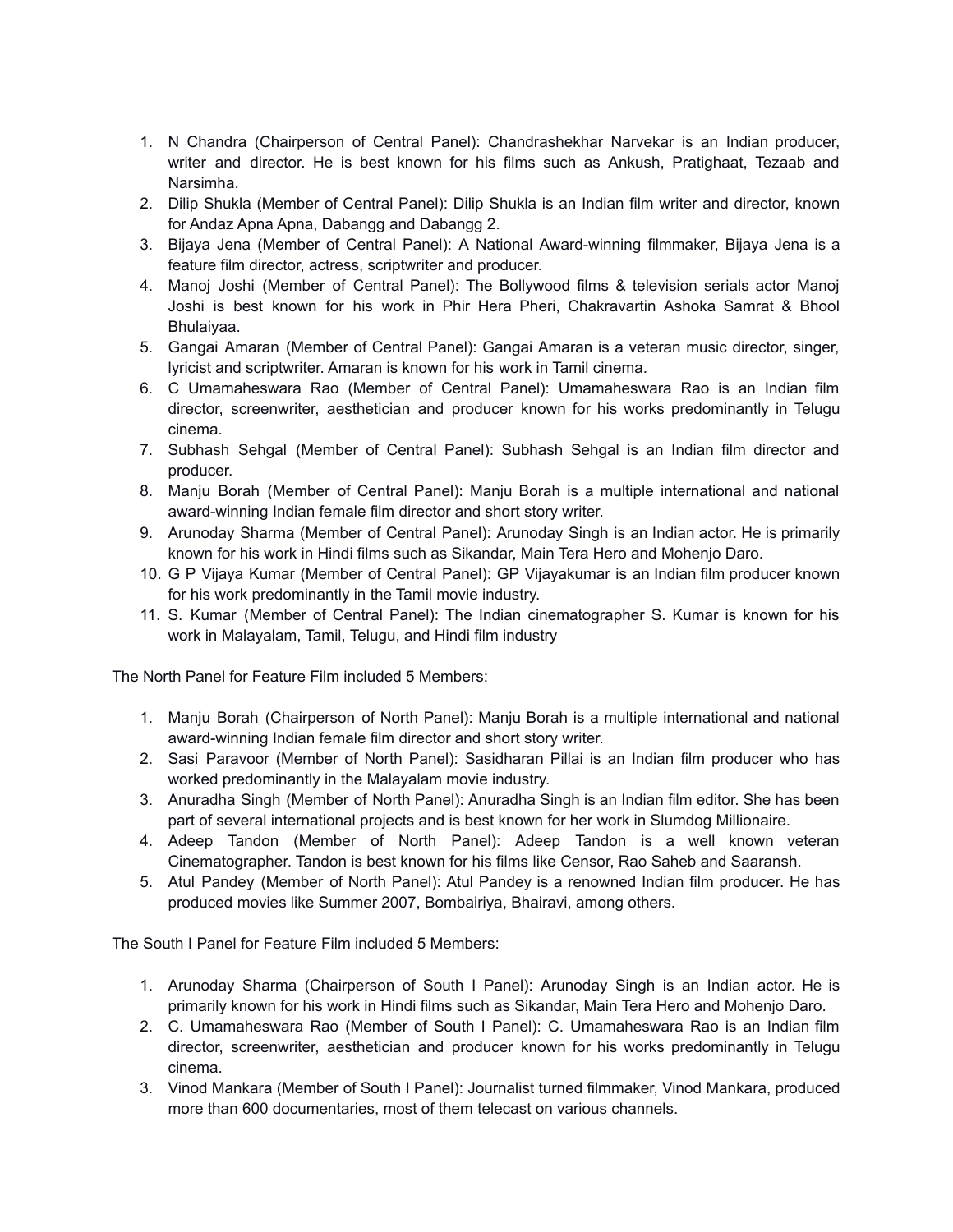- 4. Saran (Member of South I Panel): Shriya Saran Bhatnagar is an Indian actress and model who works predominantly in Telugu, Tamil, and Hindi language films.
- 5. Pampally (Member of South I Panel): Sandeep Pampally is an Indian film director and screenwriter from Kerala.

The South II Panel for Feature Film included 5 Members:

- 1. Subhash Sehgal (Chairperson of South II Panel): Subhash Sehgal is an Indian film director and producer.
- 2. Prashant Naik (Member of South II Panel): Prashant Naik is an Indian film editor. Naik is currently serving as the Editing Department Head at Subhash Ghai's film school, Whistling Woods International.
- 3. Nidhi Prasad (Member of South II Panel): Nidhi Prasad is an Indian film director who has worked predominantly in the Telugu film industry.
- 4. Rajendra Prasad Choudrie (Member of South II Panel): Rajendra Prasad is a cinematographer, writer, producer and director known for his works in Indian cinema.
- 5. Rathnaja: Rathnaja is a B.E Mechanical Graduate, also an Agriculturist, dairy farmer, horticulturist and a Director, Writer, Producer in Kannada Film Industry. He has won Karnataka State Awards and Film Fare Awards South for his debut feature film NENAPIRALI.

The East Panel for Feature Film included 5 Members:

- 1. G P Vijayakumar (Chairperson of East Panel): Vijayakumar is a Malayalam film producer. He is also the current President of the Kerala Film Chamber.
- 2. Rajesh Kumar Singh (Member of East Panel): Rajesh Kumar Singh is a popular actor and assistant director known for his work in Anwar, Fareb and Commando.
- 3. Maniram Singh (Member of East Panel): Moirangthem Maniram Singha is an Assamese filmmaker, director, producer and scriptwriter from the North Lakhimpur district of Assam.
- 4. Ajaya Routray (Member of East Panel): Ajaya Routray is an Oriya movie producer and director in the state of Odisha.
- 5. Arijit Halder (Member of East Panel): Arijit Halder is a Bengali director. He directed the movie 'Ara Ekbar', casting three National Award-winning actors Rituparna Sengupta, Indrani Halder, Roopa Ganguly.

The West Panel for Feature Film included 5 Members:

- 1. C Umamaheswara Rao (Chairperson of West Panel): C. Umamaheswara Rao is a Telugu film director. He is a National Film Award winner and is known for his films Ankuram, Srikaram, Surya Putrulu and more.
- 2. Christopher Dalton (Member of West Panel): Christopher Dalton is a film critic /essayist. He's one of the authors of the book 'Indian Film Culture: Indian Cinema'. And is presently editor of 'Cinematic Illusions' and the 'Journal of Indian Cinema'.
- 3. GK Desai (Member of West Panel): GK Desai is a producer, actor and writer, known for his works The Ode and The Opportunist. He is currently serving on The Advisory Panel of CBFC (Central Board of Film Certification).
- 4. Dnyanesh Moghe (Member of West Panel): Dnyanesh Moghe is a filmmaker known for his films Digant and Kanteantlem Ful.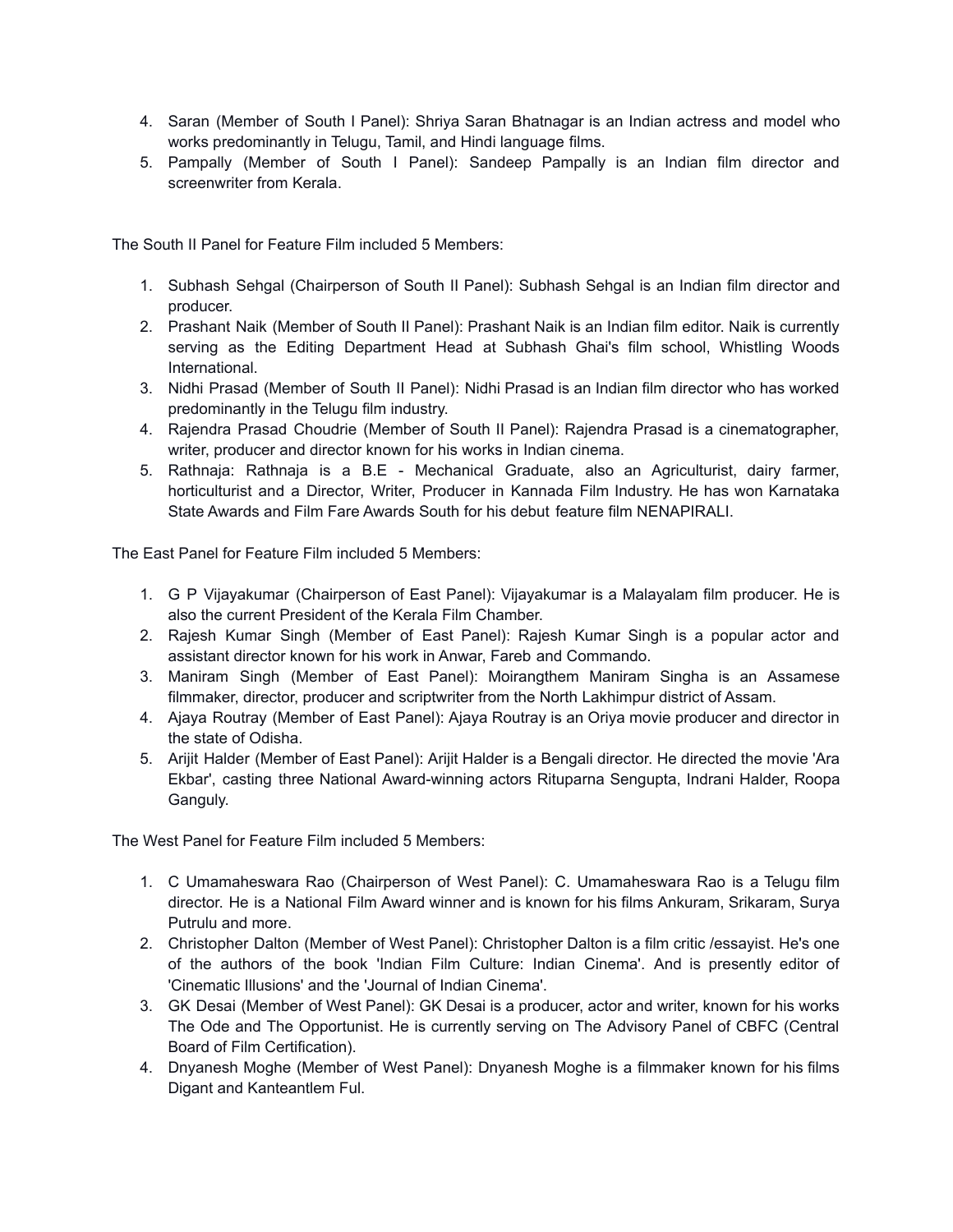5. Sanjay Khanzode (Member of West Panel): Sanjay Khanzode is a cinematographer, who has majorly worked on Feature Films, Short films, Advertising films, Music Video, documentaries and Corporate Films over the span of his 3 decades-long career.

The Panel of Non-feature Film Jury included 7 Members:

- 1. Arun Chaddha (Chairperson of Non-feature Film Jury): Arun Chaddha is a documentary filmmaker. He has won two National Film Awards and is known for his film Mindscapes of love and longing.
- 2. Sesino Yhoshu (Member of Non-feature Film Jury): Sesino Yhoshu is a Naga film director, and her documentary film The Pangti Story won the National Film Award for the Best Environment Film.
- 3. Meena Longjam (Member of Non-feature Film Jury): Meena Longjam is a Manipuri film director whose docu-film Auto Driver won the National Film Award in 2015.
- 4. Sriprakash Menon (Member of Non-feature Film Jury): Sriprakash Menon is a Documentary filmmaker, Journalist & Media Strategist. He was actively involved with the Central Board of Film Certification (Censor Board) as a panel member in Mumbai from 2001 to 2004. Presently, he is a panel member of the CBFC.
- 5. Sushil Rajpal (Member of Non-feature Film Jury): Sushil Rajpal is an Indian director and producer. He is an alumnus of the Film and Television Institute of India (FTII) and famous for directing his National Award-winning film Antardwand.
- 6. Harish Bhimani (Member of Non-feature Film Jury): Harish Bhimani is a filmmaker, narrator, writer and anchor. Harish has directed 35 docs-shorts-corporates-ads, apart from three TV serials.
- 7. Sanjib Parasar (Member of Non-feature Film Jury): Sanjib Parasar is an alumnus of Dr Bhupen Hazarika Regional Government Film & Television Institute with a specialization in Cinematography. He has Produced, Directed, scripted and Cinematographed several Documentaries/Docuseries for private channels, Corporate companies, Prasar Bharti and other organizations since 2008.

The Panel of Best Writing on Cinema Jury included 3 Members:

- 1. Saibal Chatterjee (Chairperson of Best Writing on Cinema Jury): Saibal Chatterjee is a National Film Award-winning film critic and author of a book on Gulzar, co-editor of a book on films; and a documentary scriptwriter.
- 2. Raghavendra Patil (Member of Best Writing on Cinema Jury): Prof. Raghavendra Patil is a retired Principal of Pre University College. His published work includes Odapugalu, Pratimegalu, Desagati, Mayiya Mukhgagalu, Eshtu Kadatava Kabbakkee, among others.
- 3. Rajeev Masand (Member of Best Writing on Cinema Jury): Rajeev Masand is an Indian film critic. He works for Noida based English language news channel CNN-Indian Broadcasting Network (CNN-IBN).

The Panel of Most Film Friendly State Jury included 5 Members:

- 1. Shaji N Karun (Chairperson of Most Film Friendly State Jury): Shaji Neelakantan Karun is an Indian film director and cinematographer. His debut film Piravi won the Caméra d'Or – Mention d'honneur at the 1989 Cannes Film Festival.
- 2. Manju Borah (Member of Most Film Friendly State Jury):Manju Borah is a multiple international and national award-winning Indian female film director and short story writer from Guwahati, Assam.